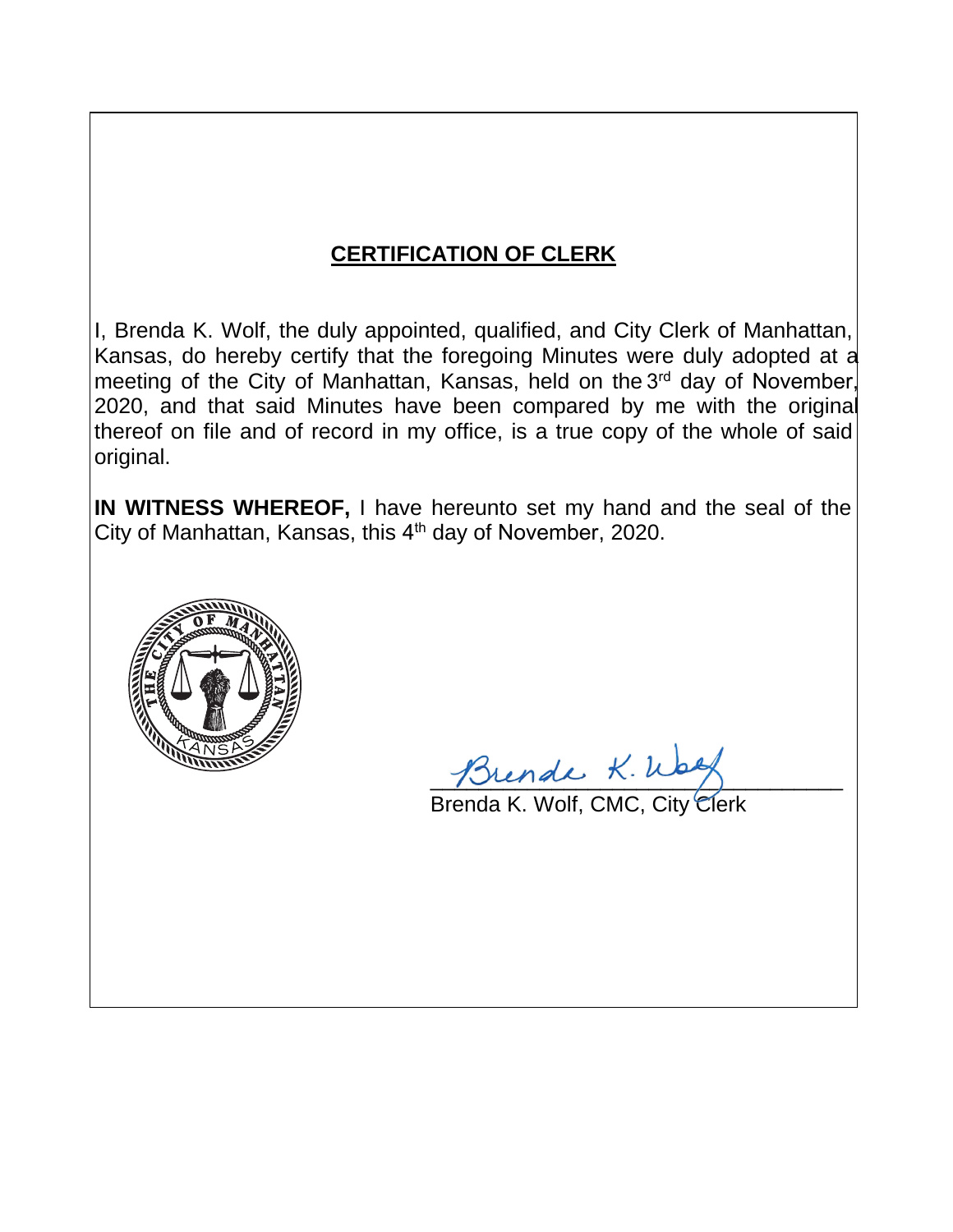

# *MINUTES CITY COMMISSION MEETING TUESDAY, OCTOBER 20, 2020 7:00 P.M.*

The Regular Meeting of the City Commission was held at 7:00 p.m. in the City Commission Room. Mayor Usha Reddi and Commissioners Wynn Butler, Linda Morse, and Mark J. Hatesohl were present. Also present were Deputy City Manager Jason Hilgers, Assistant City Manager Dennis Marstall, Assistant to the City Manager Jared Wasinger, City Attorney Katharine Jackson, City Clerk Brenda K. Wolf, 4 City staff, and approximately 15 interested citizens.

Participating remotely were Commissioner Aaron Estabrook, Director of Human Resources/Interim Director of Finance Tammy Galvan, Director of Community Development Eric Cattell, and Manhattan Pilot Club President Jennifer Stewart.

NOTE: The City Commission Meeting was open to the public. The public was able to make in-person comments but due to precautions associated with the COVID-19 pandemic, seating for the public was limited. In lieu of coming to City Hall, written public comments for any item on the agenda were able to be submitted through the City's website at [https://cityofmhk.com/](https://cityofmhk.com/and) and were distributed to all members of the City Commission before the meeting, or by emailing or calling the Commissioners directly.

### PLEDGE OF ALLEGIANCE

Mayor Reddi led the Commission in the Pledge of Allegiance.

### PROCLAMATIONS

Mayor Reddi proclaimed October 18-24, 2020, *Pilot International Founders Week*. Jennifer Stewart, President, Manhattan Pilot Club, was present via Zoom to receive the proclamation.

Mayor Reddi proclaimed October 24, 2020, *Buddy Poppies*. Dan Watkins, Commander; Robert Murphy, Senior Vice Commander; Chris Dunham, Junior Vice Commander and Post Adjutant, Veterans of the Foreign Wars (VFW) Post 1786; Vicki Russell, Junior-Vice; and Jeanie Murphy, Auxiliary Chaplain, VFW Auxiliary; and Betty Dunham were present to receive the proclamation.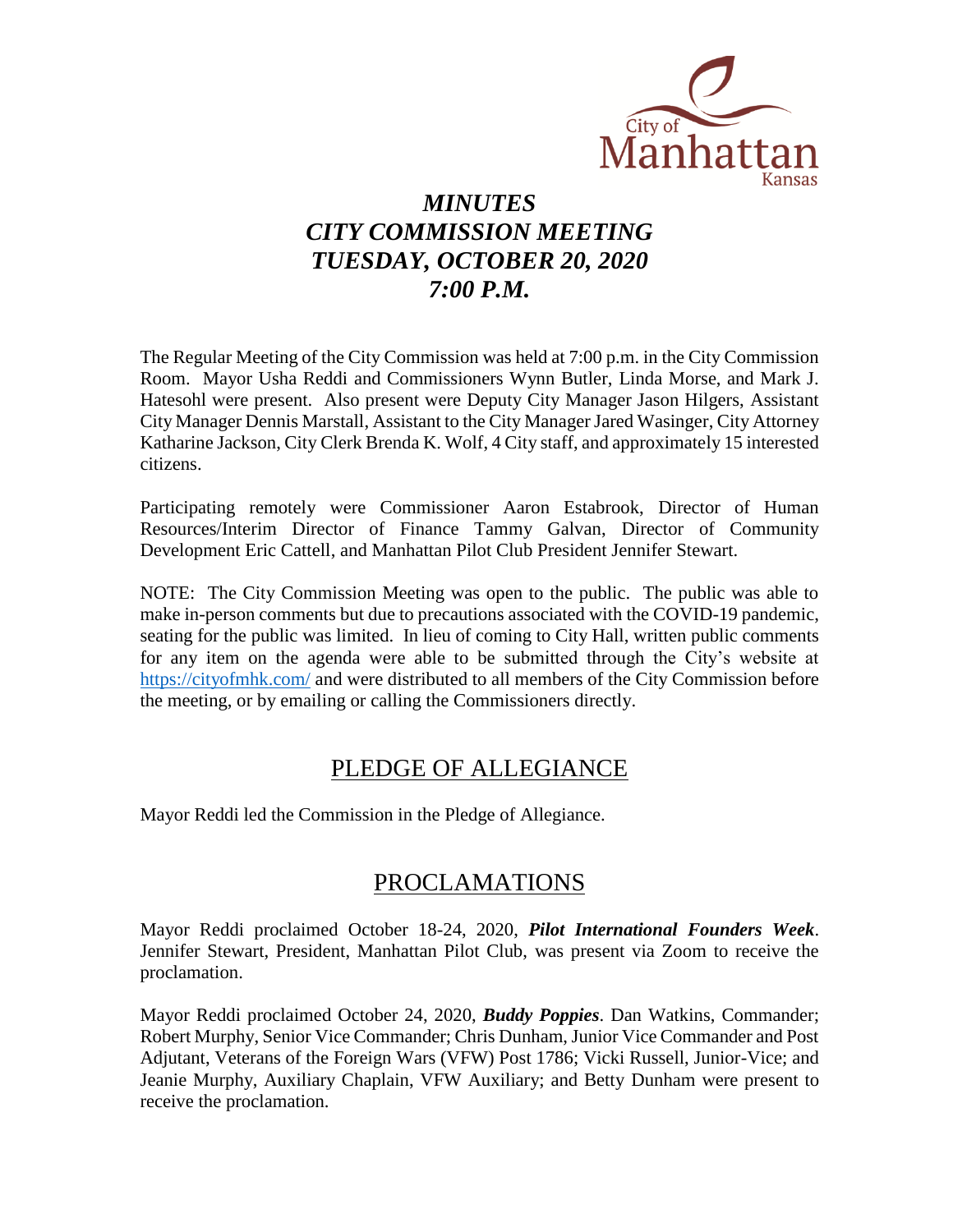# PROCLAMATIONS *(CONTINUED)*

Mayor Reddi proclaimed October 24, 2020, *World Polio Day*. Crystal Bryant-Kearns, President, Konza Rotary Club, and Rebecca Gould, President, Manhattan Rotary Club, were present to receive the proclamation.

Mayor Reddi proclaimed November 11, 2020, *Veterans Day*. Chuck Sexton, President, Flint Hills Veterans Coalition, and other local veterans were present to receive the proclamation.

# COMMISSIONER COMMENTS

Commissioner Butler commented that he had received e-mails from the public asking about why some parts of City parks are not being mowed. He stated that Parks and Recreation was participating in a Pocket Pollinator Program which is good for the environment and that he was fully supportive.

Commissioner Estabrook commented that he had been ill and still quarantined. He stated that he was looking forward to all of the events for Veterans' Day.

Mayor Reddi encouraged everyone to vote. She stated that the public could still request a mail-in ballot until October 27, 2020. She also stated that she was hoping everyone was enjoying the dining platforms downtown and supporting the local restaurants. She encouraged the public to take advantage of the Sunset Zoo Spooktacular event, October 22- 27, 2020, and other events going on in the community.

Commissioner Morse mentioned that the City recently received a check for the Expedition Asia exhibit from the Sunset Zoo Trust from their successful fundraising event.

### CONSENT AGENDA

(\* denotes those items discussed)

### **MINUTES**

The Commission approved the minutes of the Regular City Commission Meeting held Tuesday, October 6, 2020.

### **CLAIMS REGISTER NO. 2954**

The Commission approved Claims Register No. 2954 authorizing and approving the payment of claims from September 30, 2020 – October 13, 2020, in the amount of \$5,302,147.37.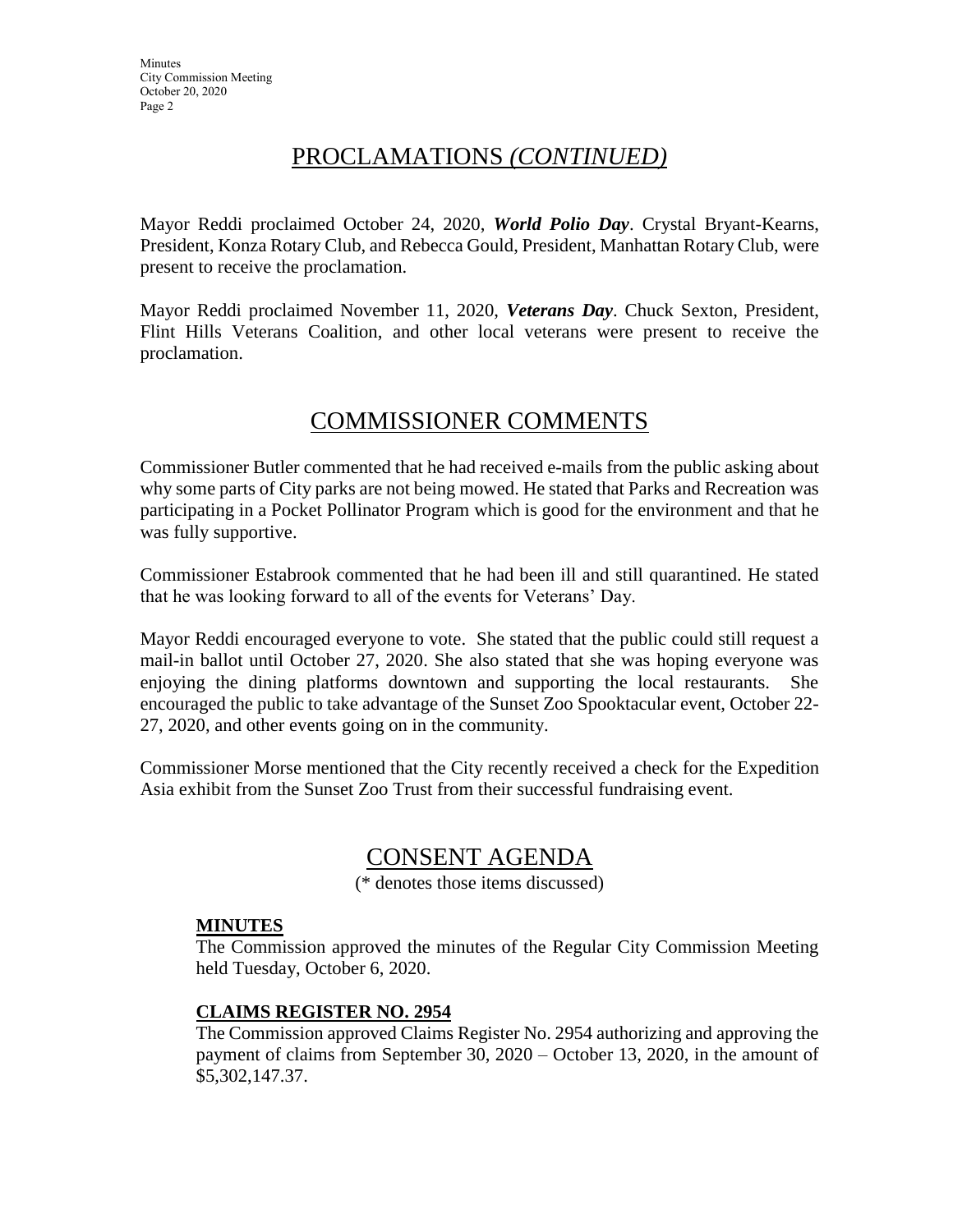### CONSENT AGENDA *(CONTINUED)*

### **LICENSES**

The Commission approved a Tree Maintenance License for the calendar year 2021 for Growing Concerns Inc., PO Box 1354, and Parsons Tree Care, 500 Tabor Valley Road.

#### **ORDINANCE NO. 7502 – 2021 SERVICE FEES – AGGIEVILLE BUSINESS IMPROVEMENT DISTRICT**

The Commission approved Ordinance No. 7502 levying business improvement service fees for 2021 on businesses located within the Aggieville Business Improvement District; and

### **ORDINANCE NO. 7503 – 2021 SERVICE FEES – DOWNTOWN BUSINESS IMPROVEMENT DISTRICT**

The Commission approved Ordinance No. 7503 levying business improvement service fees for 2021 on businesses located within the Downtown Business Improvement District.

### **\* CHARTER ORDINANCE NO. 62 – PUBLIC IMPROVEMENT PROCESS**

The Commission approved Charter Ordinance No. 62 amending Charter Ordinance No. 44 regarding the process for developing public improvement contracts.

### **RESOLUTION NO. 102020-A – KDOT APPLICATION – SAFE ROUTES TO SCHOOLS, PHASE I, PLAN**

The Commission approved Resolution No. 102020-A authorizing the City Engineer to complete, submit, and sign the necessary application forms to the Kansas Department of Transportation for the Transportation Alternatives program for FFY 2022–2023 for the revision of the USD 383–City of Manhattan Safe Routes to Schools, Phase I, Plan.

### **\* AGREEMENT – UTILITY BILLING USER FEE – PAYMENTUS CORPORATION**

Jason Hilgers, Deputy City Manager, highlighted the item.

The Commission approved and authorized the Mayor to execute the Master Services Agreement with Paymentus Corporation, of Charlotte, North Carolina, utilizing the User Pay Fee Model.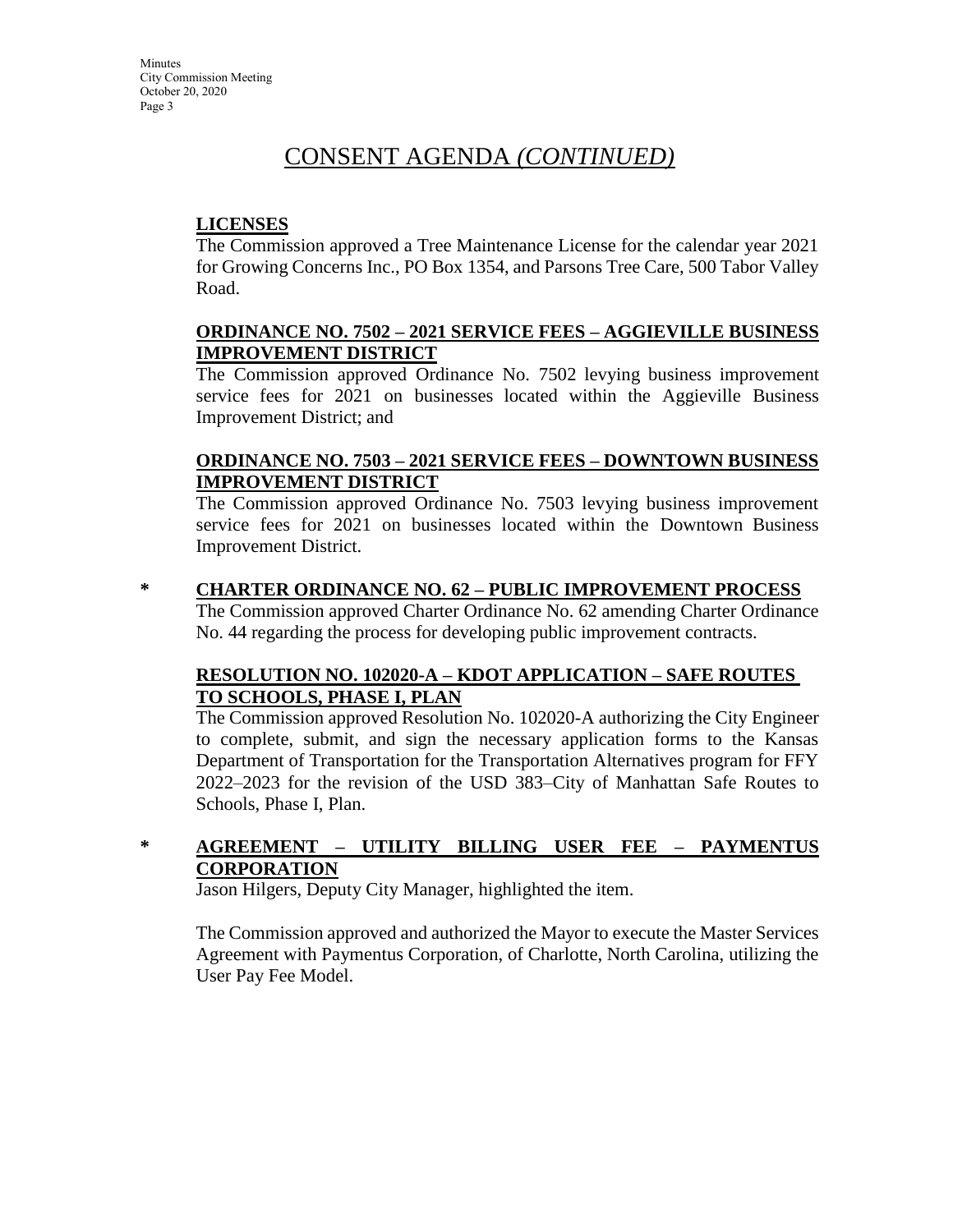**Minutes** City Commission Meeting October 20, 2020 Page 4

### CONSENT AGENDA *(CONTINUED)*

#### **\* AGREEMENT – WHOVILLE FESTIVAL OF LIGHTS**

The Commission authorized the Mayor and City Clerk to execute an agreement with Whoville, Inc., for the holiday lighting and special events regarding "The Festival of Lights" at Blue Earth Plaza.

#### **APPLICATION – 2020 EMERGENCY SOLUTIONS GRANT FUNDS**

The Commission authorized the Mayor and City Clerk to sign an application for 2020 Emergency Solutions Grant funds for \$160,100.00, and execute any grantrelated contracts, if funding is approved.

Mayor Reddi opened the public comments.

Hearing no comments, Mayor Reddi closed the public comments. There were no written public comments submitted for this item.

Commissioner Hatesohl moved to approve the consent agenda. Commissioner Morse seconded the motion. On a roll call vote, motion carried 5-0, with the exception of Item E, CHARTER ORDINANCE NO. 62 – PUBLIC IMPROVEMENT PROCESS, which carried 4-1 with Butler voting against.

### PUBLIC HEARING

### **ORDINANCE NO. 7504 - VACATE UTILITY EASEMENT - SOUTH 3RD STREET AND FORT RILEY BOULEVARD (VA2004)**

Brian Johnson, City Engineer, presented the item. He then answered questions from the Commission.

Mayor Reddi opened the public hearing.

Hearing no comments, Mayor Reddi closed the public hearing. There was one (1) written public comment submitted for this item *(See Attachment No. 1)*.

Commissioner Hatesohl moved to find that no private rights will be injured or endangered by the proposed vacation, and that the public will suffer no loss or inconvenience thereby; and approve Ordinance No. 7504 vacating a utility easement for South  $3<sup>rd</sup>$  Street and Fort Riley Boulevard *(VA2004).* Commissioner Morse seconded the motion. On a roll call vote, motion carried 5-0.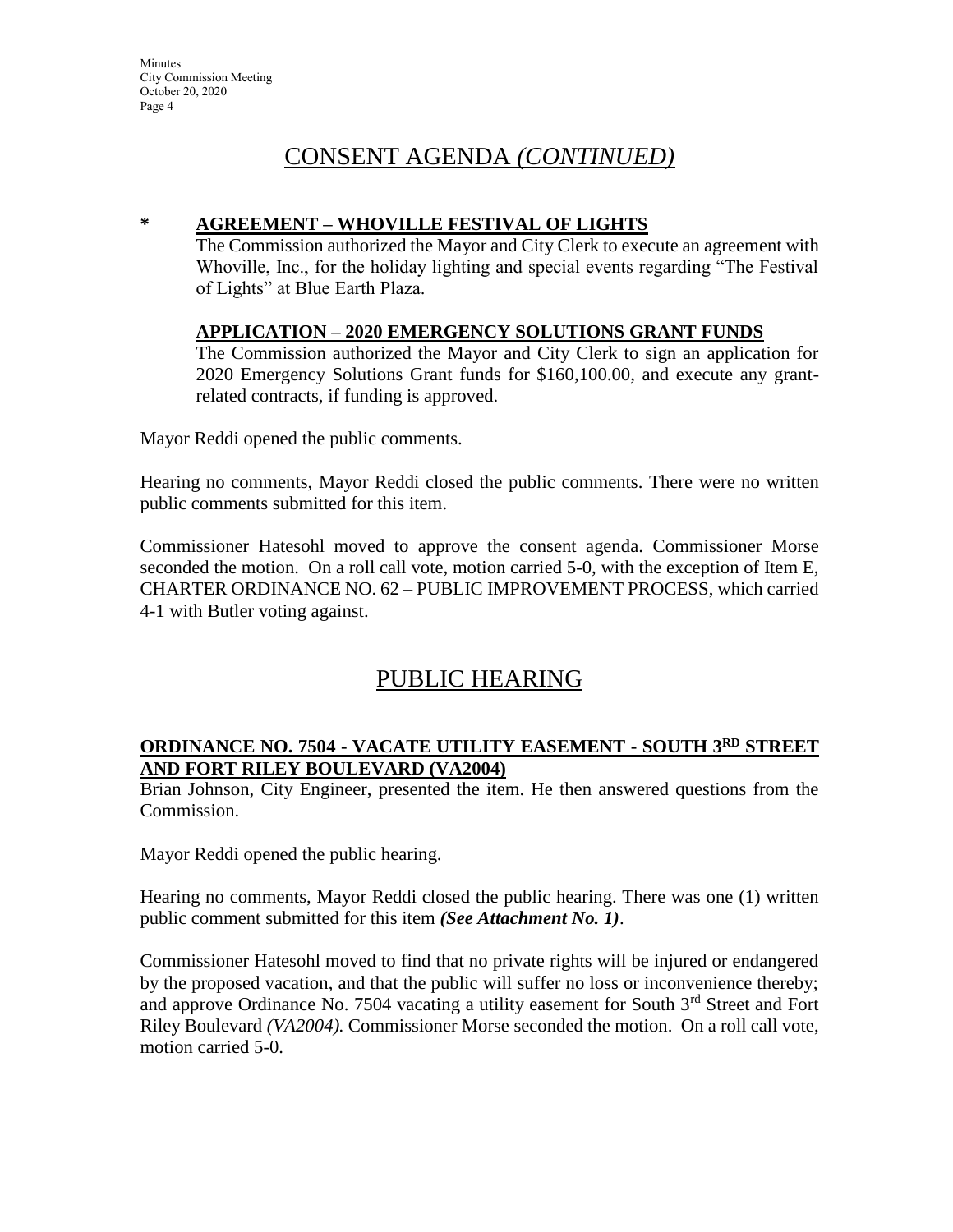## PUBLIC HEARING *(CONTINUED)*

#### **ORDINANCE NO. 7505 – VACATE UTILITY EASEMENT - JARDINE RIGHT-OF-WAY (VA2005)**

Brian Johnson, City Engineer, presented the item. He then answered questions from the Commission.

Mayor Reddi opened the public hearing.

Hearing no comments, Mayor Reddi closed the public hearing. There were no written public comments submitted for this item.

Commissioner Morse moved to find that no private rights will be injured or endangered by the proposed vacation, and that the public will suffer no loss or inconvenience thereby; and approve Ordinance No. 7505 vacating a utility easement for Jardine Drive right-of-way (VA2005). Commissioner Butler seconded the motion. On a roll call vote, motion carried 5-0.

#### **RESOLUTION NO. 102020-B - KDHE LOAN APPLICATION - WATER TREATMENT PLANT LIME SLUDGE BASIN IMPROVEMENTS (SM1814, WA1907, CIP #WA168P)**

Randy DeWitt, Assistant Director of Public Works for Water and Wastewater, and Mike Milius, Project Manager, Olsson, presented the item.

Randy DeWitt, Assistant Director of Public Works for Water and Wastewater; Mike Milius, Project Manager, Olsson; and Rob Ott, Director of Public Works, answered questions from the Commission.

Mayor Reddi opened the public hearing.

Hearing no comments, Mayor Reddi closed the public hearing. There were no written public comments submitted for this item.

Commissioner Hatesohl moved, following a public hearing on the matter, the Governing Body hereby finds it advisable to submit an application with the Kansas Department of Health and Environment for a loan under the Kansas Public Water Supply Loan Fund for the WTP *(Water Treatment Plant)* Lime Sludge Lagoon Improvements (WA1907) projects, and hereby approves Resolution No. 102020-B authorizing the filing of said application. Commissioner Butler seconded the motion. On a roll call vote, motion carried 5-0.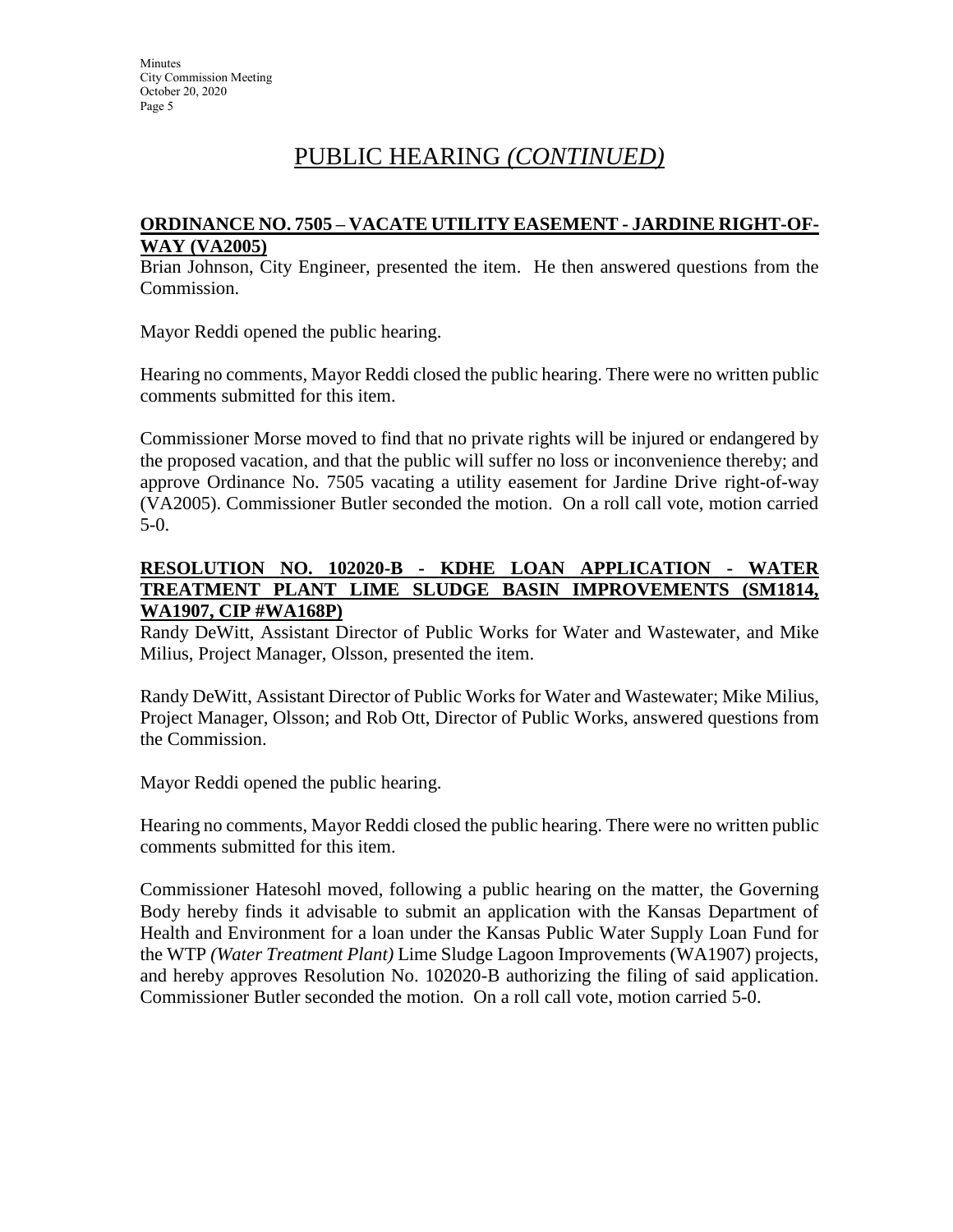Minutes City Commission Meeting October 20, 2020 Page 6

### **ADJOURNMENT**

At 8:15 p.m., the Commission adjourned.

The half  $\wedge \cdots \wedge$ 

Brenda K. Wolf, CMC, City Clerk